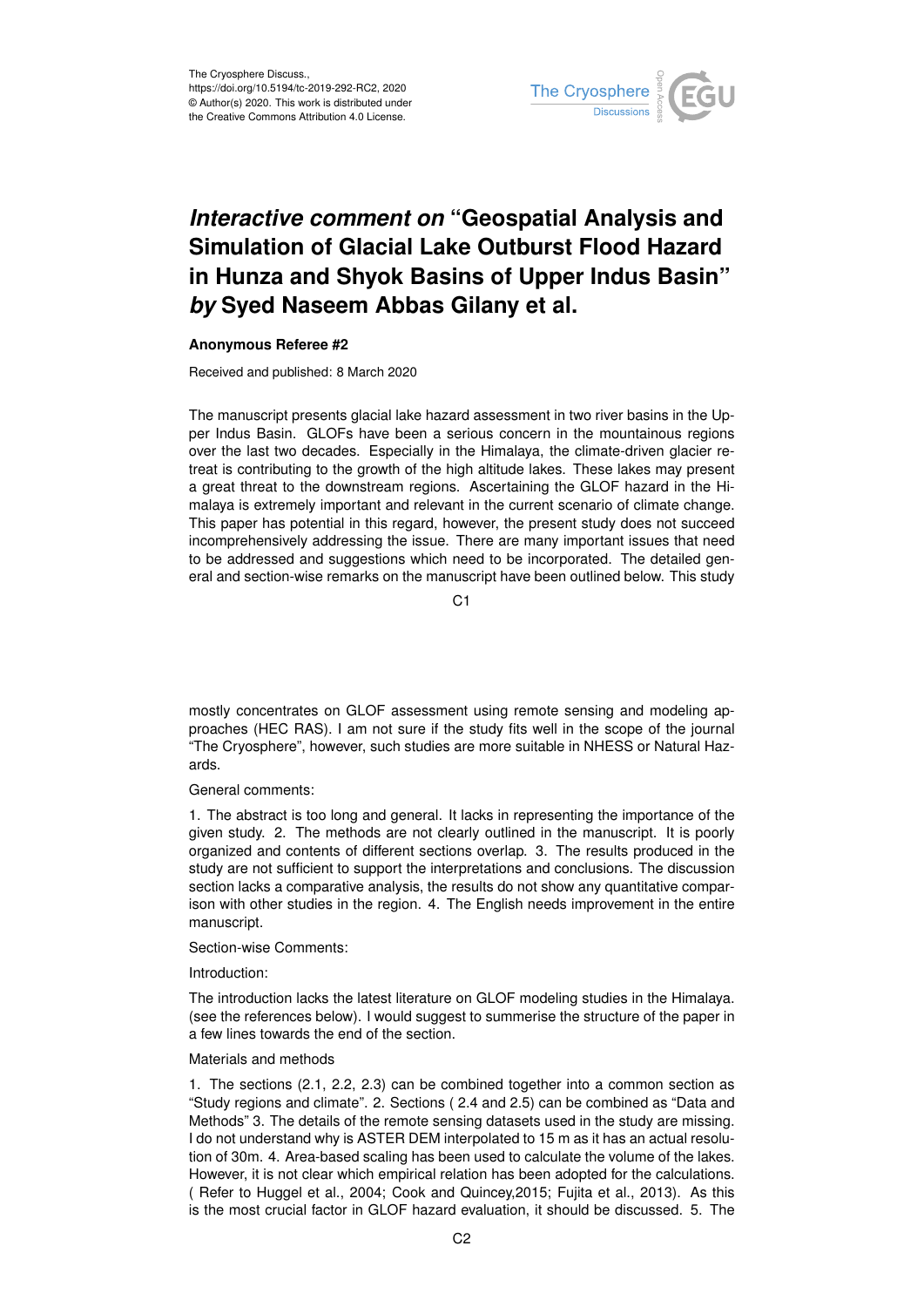flow chart and the methodology doesn't explain about the breach hydrograph. How is it obtained? What are the breach parameters? Mechanism of failure?. The methodology sections need to be revised and rewritten giving more emphasis on the GLOF parameters and flood hydrographs. There is a lot of overlap between the methods and results in the presented manuscript.

Results and Discussion:

This section is too short and vaguely written. It does not provide all the required details of the results obtained. This section should be thoroughly rewritten. 1. In section 3.1 – It is more of a methodology than results. The number of lakes and hazard evaluation criteria for selecting the specific lakes for this study remains unclear. 2. In Section 3.2 the text mostly explains about the classification of the lakes and does not fit well in the section as the section reads as "GLOF analysis of HUza basin" 3. The hazard criteria adopted in the study does not explain the thresholds used for dam geometry, freeboard, and potential lake impacts.

Section 3.3 1. The results and methods are not well separated here. The input parameters of the hydrodynamic model fits well in the method section than the results. 2. Section 3.3.1 is not clear how flood volumes were considered for the different GLOF scenarios. 3. The potential flood hydrographs produced in scenario modeling is not shown. The initial breach hydrograph is most crucial in any GLOF analysis as it determines the flood hydraulics downstream as the GLOF propagates along the flow channel. This section needs to be rewritten showing results of the breach parameters and flood hydrographs. 4. In section 3.3.2 and 3.3.3, the routing parameters are not clear, there has been no mention of the surface roughness along the flow channel. 5. The boundary condition (upstream and downstream) for routing the potential GLOF event remains unclear. 6. Are the flow depths/ velocities representing the mean value along the crosssection or just at a specific point? 7. There has been no mention of the flood wave arrival timings at specific sites along the flow channel. 8. The above comments apply for sections 3.4 to 3.6

C3

## Figures:

All figures lack in proper resolution. I recommend exporting the figures with a minimum resolution of 300 dpi for more clarity. Figures 2 and 3 can be combined. The drainage of the basin and the location of the potentially inundated settlements are not shown in the figures. Figure 5 can be removed. Figure 6-The figure lacks locational information. The legends remain unclear. The figure can be better represented using other GIS platforms instead of RAS MAPPER. Figure 5-The figure lacks locational information and legends. Figure 9-see comments for figure 6.

Overall, the presented GLOF hazard assessment requires significant reworking. I hope incorporating the above-mentioned comments can be helpful to improve the presented study. I, therefore, recommend a major revision.

References:

Cook, S.J.; Quincey, D.J. Estimating the volume of Alpine glacial lakes. Earth Surf. Dyn. Discuss. 2015, 3, 559–575.

Worni et al., 2013. Glacial lakes in the Indian Himalayasâ ATFrom an area-wide glacial lake inventory to on-site and modeling based risk assessment of critical glacial lakes. Sci. Total Environ. 2013, 468,

Huggel, C.; Haeberli, W.; Kääb, A.; Bieri, D.; Richardson, S. An assessment procedure for glacial hazards in the Swiss Alps. Can. Geotech. J. 2004, 41, 1068–1083.

Sattar, A., Goswami, A., Kulkarni, A., & Emmer, A. (2020). Lake Evolution, Hydrodynamic Outburst Flood Modeling and Sensitivity Analysis in the Central Himalaya: A Case Study. Water, 12(1), 237.

Fujita, K., Sakai, A., Takenaka, S., Nuimura, T., Surazakov, A. B., Sawagaki, T., & Yamanokuchi, T. (2013). Potential flood volume of Himalayan glacial lakes. Natural Hazards & Earth System Sciences, 13(7).